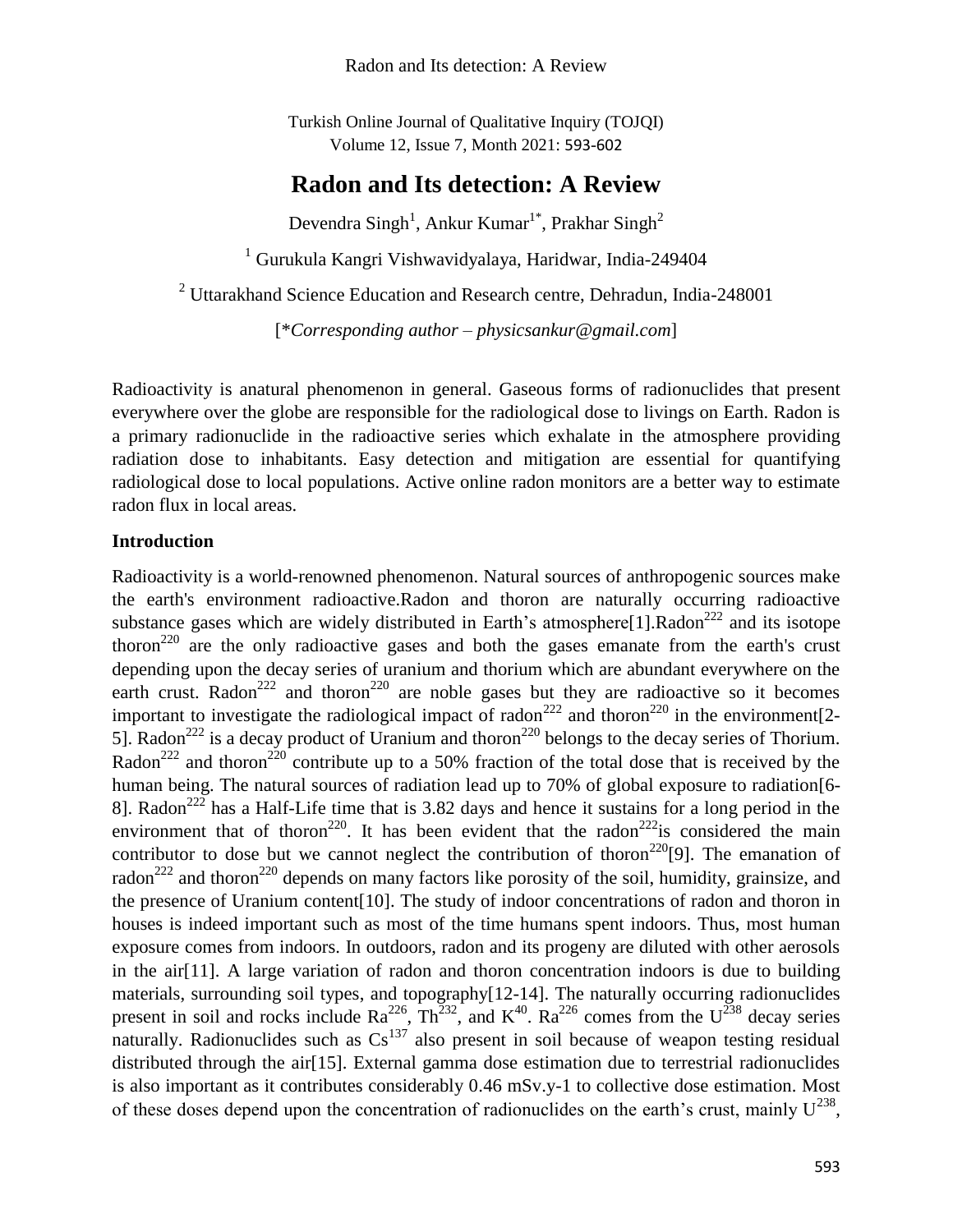Th<sup>232</sup>, their decay products and naturally occurring  $K^{40}$  present in rocks and soil[16-17]. The accumulation of radon<sup>222</sup>/thoron<sup>220</sup> in indoor dwellings the major cause of human exposure to indoor radiation which causes health problems and increases in enclosed spaces such as indoors of dwellings, caves, and mines, etc. The indoor concentration/level of radon<sup>222</sup>, thoron<sup>220,</sup> and their progenies are mainly influenced by the factors like the type of dwellings, subjacent soil, building material, ores, ventilation conditions, and geology of the area. It increases the annual dose of radiation received by human beings. Humans spent their most of time in the indoor environment so the measurement of the indoor concentration of radon<sup>222</sup> and thoron<sup>220</sup> becomes essential because of the greater chance of human exposure to radiation in the indoor environment<sup>[18]</sup>. The recommended limit of the radon<sup>222</sup> concentration was referred by World Health Organization and it was lowered to 100Bq/m3 from 200 Bq/m3 and suggested that it is the second most carcinogenic element after smoking. Radon<sup>222</sup> enters the indoor environment from soil and building materials through emanation from the soil matrix and exhalate to the atmosphere. Radioactive gases and radiation come from space that makes the earth's atmosphere radioactive. Anthropogenic activities also free radio-active gases from the atmosphere. The ionizing radiation causes natural background radiation[19]. The radiation level is maintained by radio-active sources present in soil and rocks. The cosmic radiation is significantly higher at the cruising altitudes of aircraft of the jet than on earth's surface. The exposure rates vary throughout the earth and can range more than 100 times the global average. Having significantly long halflife radon is an important radio-nuclide, in the form of gas due to the decay of uranium present in the soil on the earth's surface. Exposure due to inhalation of radon by people living indoors also varies dramatically depending on the local geology[20]. The major radio-nuclide of concern are uranium ( $U^{238}$ ), potassium ( $K^{40}$ ), and Thorium (Th<sup>232</sup>) and their daughter nuclides like radium, radon, and thoron that are intensely radioactive but occur in low concentrations. Primarily these radio-nuclides undergo alpha and beta decay are very hard to detect. However, some of their daughter nuclei are gamma emitters. Despite all that, the emanation of radon gas is the biggest source of natural background radiation. Radon and its progenies contribute to an average inhaled dose of 1.26 mSv annually. Thoron also contributes to annual exposure but its half-life is lower than that of Radon, yet it is fatal to livings due to its high energy alpha emission  $\langle \langle 7 \text{ Mev} \rangle$ [21]. The diffusion length of the alpha particle is not much (almost 9cm) yet it harms the internal tissues of humans while intake. Ionizing radiation deposits energy when passes through any matter (including living beings) and produces excitation and ionization in the matter. The amount of energy deposited divided by the mass of tissue is known as the absorbed dose. Hence, the damage to the cell of living beings is directly related to the deposited energy. This is why thoron exposure is much viperous than radon exposure to human life. There are some areas in the world (Table 1) having a high absorbed dose rate in the air, which are associated with soil containing Uranium and Thorium. High Uranium abundance leads to more exhalation of radon into the air. Measuring radon has been quite a handful to scientists by eliminating the background noise. Being an alpha emitter, radon has a legitimate characteristic for scintillation-based detection.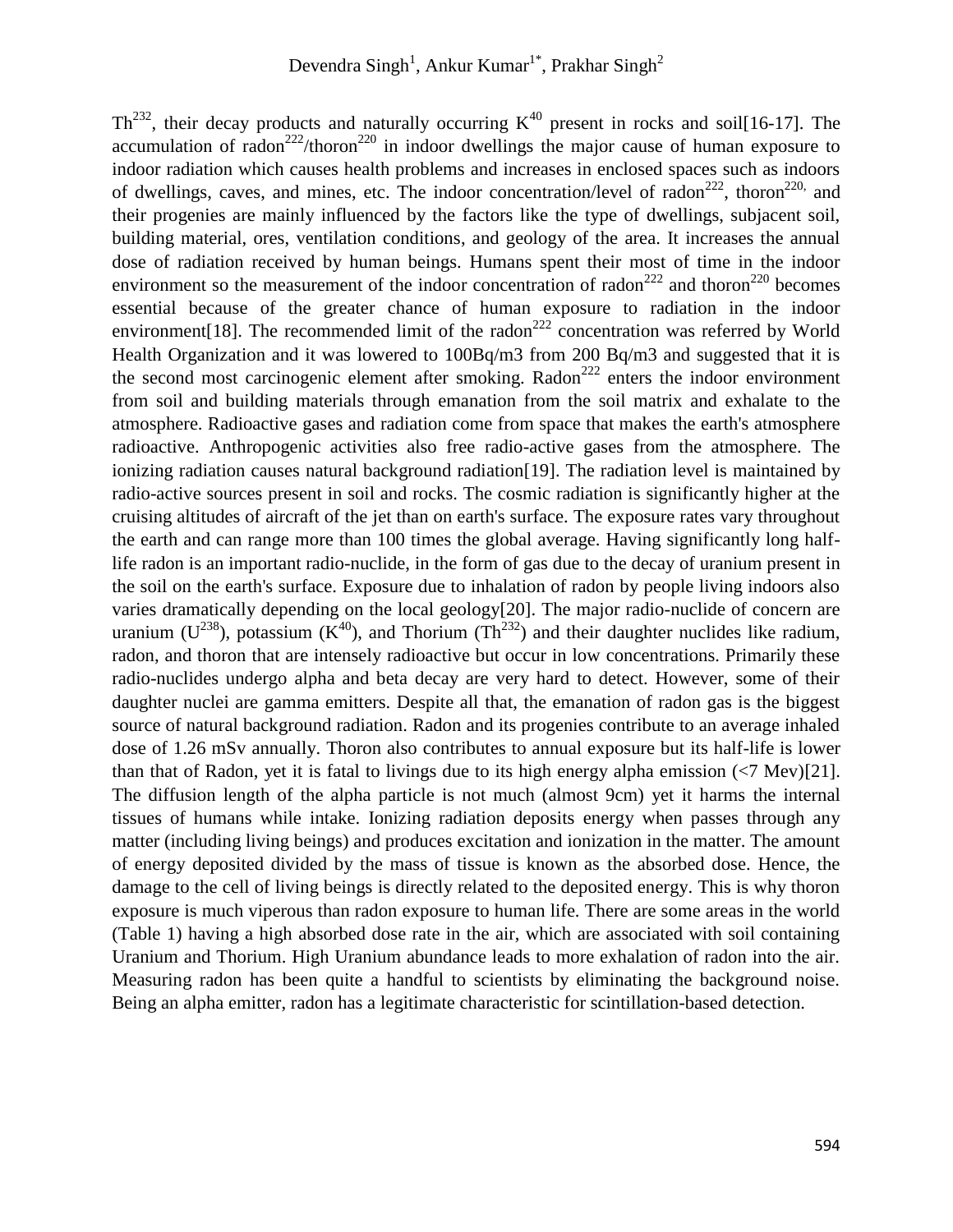| Country       | Area                                                                           | <b>Absorbed Dose Rate</b><br>(including cosmic<br>and terrestrial | <b>Reference</b> |
|---------------|--------------------------------------------------------------------------------|-------------------------------------------------------------------|------------------|
|               |                                                                                | radiation in the air (<br>nGy/h)                                  |                  |
| <b>Brazil</b> | State of Rio de Janeiro and<br><b>Espirito Santa Mines Gerais</b><br>and Goias | 100-400 (average 600)<br>Maximum 1400<br>(Average 2300)           | [22]             |
| Egypt         | Nile Delta                                                                     | $20-40$                                                           | $[23]$           |
| France        | <b>Central Region</b>                                                          | 200-400                                                           | $[24]$           |
| India         | Kerala Monazite                                                                | 200-4000<br>(Average 1500)                                        | $[25]$           |
| Iran          | Ramsar and AbegarmeMhallat                                                     | 190-86000<br>200-4000                                             | $[26]$           |
| Italy         | Lazio Region<br>Campania Region<br>Orvieto Town                                | Average 175<br>Average 200<br>Average 560                         | $[27]$<br>[28]   |
| Niue Island   | Pacific Island                                                                 | Maximum 1100                                                      | $[29]$           |
| Switzerland   | Tessin, Alps, Jura                                                             | 100-200                                                           | [30]             |

**Table 1: World-wide range of radiological dose to humans due to radon exposure.**



**232.**

#### **Scintillation cell gas measurement**

The most important grab sampling method for the measurement of radon in air is by collecting the gas

in a scintillation flask or cell by sucking the gas through a filter paper. In this method, a sample of air isdrawn into a flask or cell that has a zinc sulfide phosphor coating on its interior surfaces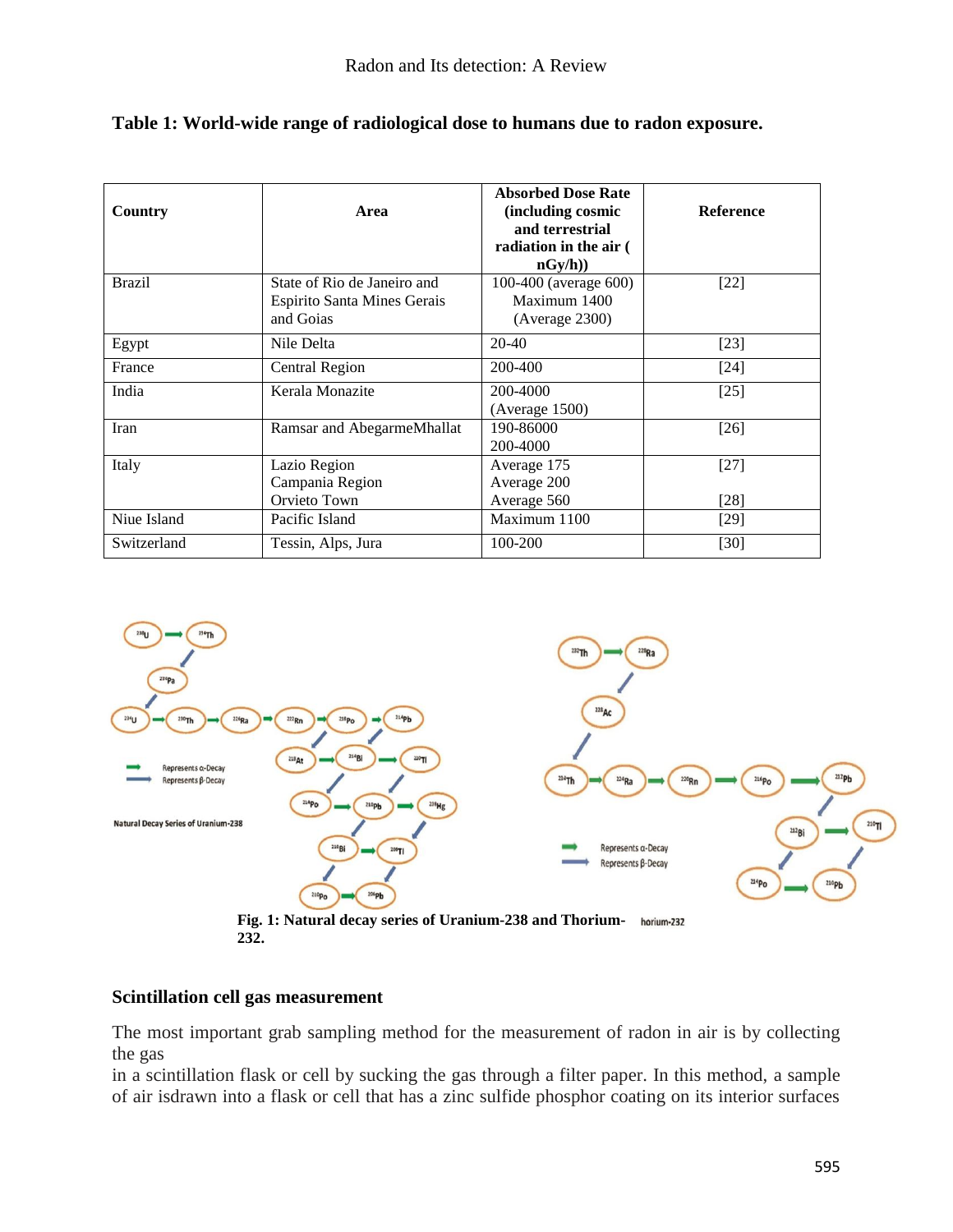and issealed. One surface of the cell is fitted with a clear window that is put in contact with aphotomultiplier tube to count light pulses (scintillations) resulting from alpha disintegrations from

the air sample interacting with the zinc sulfide coating. The number of pulses is proportional to theradon concentration in the cell. The cell is counted for about four hours after filling to allow theshort‐ lived radon decay products to reach equilibrium with the radon gas. Fig. 2 shows the transport mechanism of radon into the atmosphere. Radon emanates from the soil matrix in the Earth's crust by ejecting alpha particles from the radionuclide and recoiling into the air.



**Fig. 2: The process leading to the radon release to the atmosphere.**

To measure the radon gas concentration, the alpha activity measured in the sampling cell is computed with respect to the decay of radon gas due to post-sampling delay and build-up of its daughter products. Take the alpha counts for a period of about 500 s, after a post-sampling delay of 16 about 180 min (to achieve equilibrium between  $\text{Rn}^{222}$  and its decay products  $\text{Po}^{218}$ &  $\text{Po}^{214}$ ). The  $\text{Rn}^{222}$  concentration can then be estimated from the counts using the relation [31]:

$$
C_{Rn}(Bq.m3) = \frac{c}{3.E.V.\exp{\mathbb{E}[-\lambda t)}}\tag{1}
$$

where :

C ‐ is the net count rate ,CPS (s‐1) E ‐ is the efficiency of counting (fraction) V ‐ is the volume of the sampler (cm3)  $\lambda$  - is the decay constant of radon (s-1) t ‐ is the time delay post‐sampling (s)

3 ‐ represents the three alphas (222Rn, 218Po &214Po)

#### **Continuous Radon Monitors**

Based on half-life and diffusion length, active as well as passive techniques used for the measurement of radon, thoron, and their decay products are Nuclear Emulsion, Absorption Gamma Spectroscopy, Ionization Chamber, Beta monitoring, Thermoluminescent detectors, Solid-state nuclear track detector. For the measurement of radon, main devices are pinhole dosimeter, alpha-track detectors (ATDs), electrets ion chambers (EICs), and activated charcoal detectors (ACDs). Active devices in use by many countries include electronic integrating devices (EIDs) and continuous radon monitors (CRMs). Passive devices do not require electrical power or a pump to work in the sampling setting, whereas active devices require electricity and include the ability to chart the concentration and fluctuations of radon gas during the measurement period.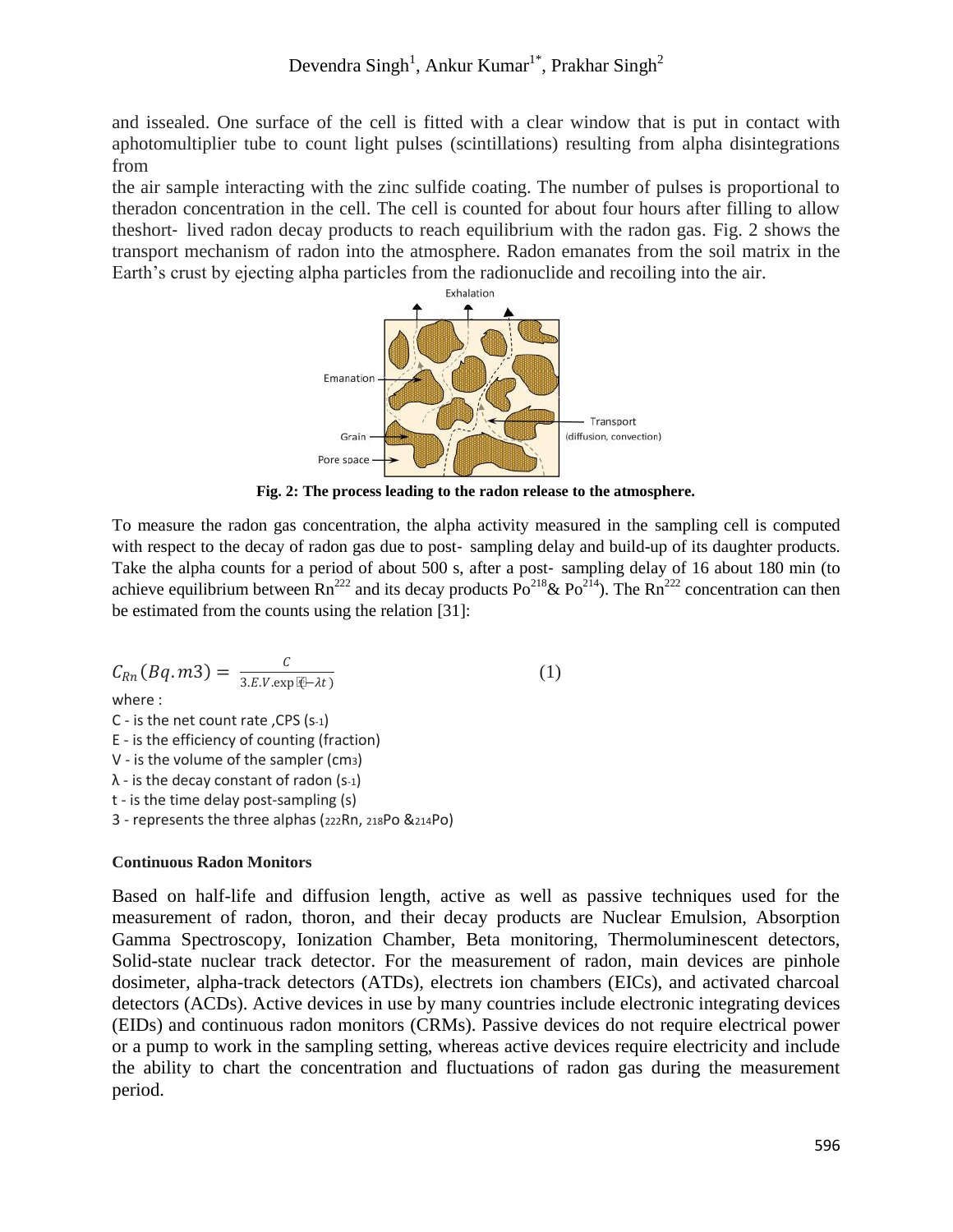Several online radon monitors based on different detection techniques are available for continuous radon measurement. Of these, the following three types of online radon monitors are used most widely. ATDs obtain a long-term radon measurement and are often deployed for a one-year period, while EICs are often used for short (e.g. several days) to intermediate (e.g. weeks to months) measurement periods. EICs also have the ability to integrate the radon concentration over time (e.g. 8-hour home occupancy period), using an open and close feature of the detector. The use of CRMs has become more prevalent as the price of these detectors has slowly declined. CRMs can automatically provide time-resolved information. For active measurement in indoor, mass exaltation and surface exaltation or radon concentration measurement Smart RnDuo, RAD7 are being used in recent research work.

In the first type, the online radon monitor operates as an ionization chamber. Radon in the ambient air diffuses into the chamber through a filtered area so that the radon concentration in the chamber follows the radon concentration in the ambient air with some small-time lag. Within the chamber, alpha particles emitted during the decay of radon atoms produce bursts of ions which are recorded as individual electrical pulses corresponding to each disintegration. These pulses are processed by the monitor electronics; the number of pulses counted is displayed usually on the monitor [31].



**Fig. 3: (a)Smart RnDuo and (b)It's Schematic diagram.**

AlphaGuard is the most popular commercially available radon detector of this type. The second type of online radon monitor is based on solid‐ state silicon detectors, which functions by allowing ambient air to flow through a filter into a detection chamber. As the radon decays, the decay products are collected using an electric field onto a solid‐ state silicon detector like a PIN diode where the alphas emitted by the decay of these products are detected [32]. Hence, it is possible to spectroscopically distinguish the alphas and thus reduce the error in measurement.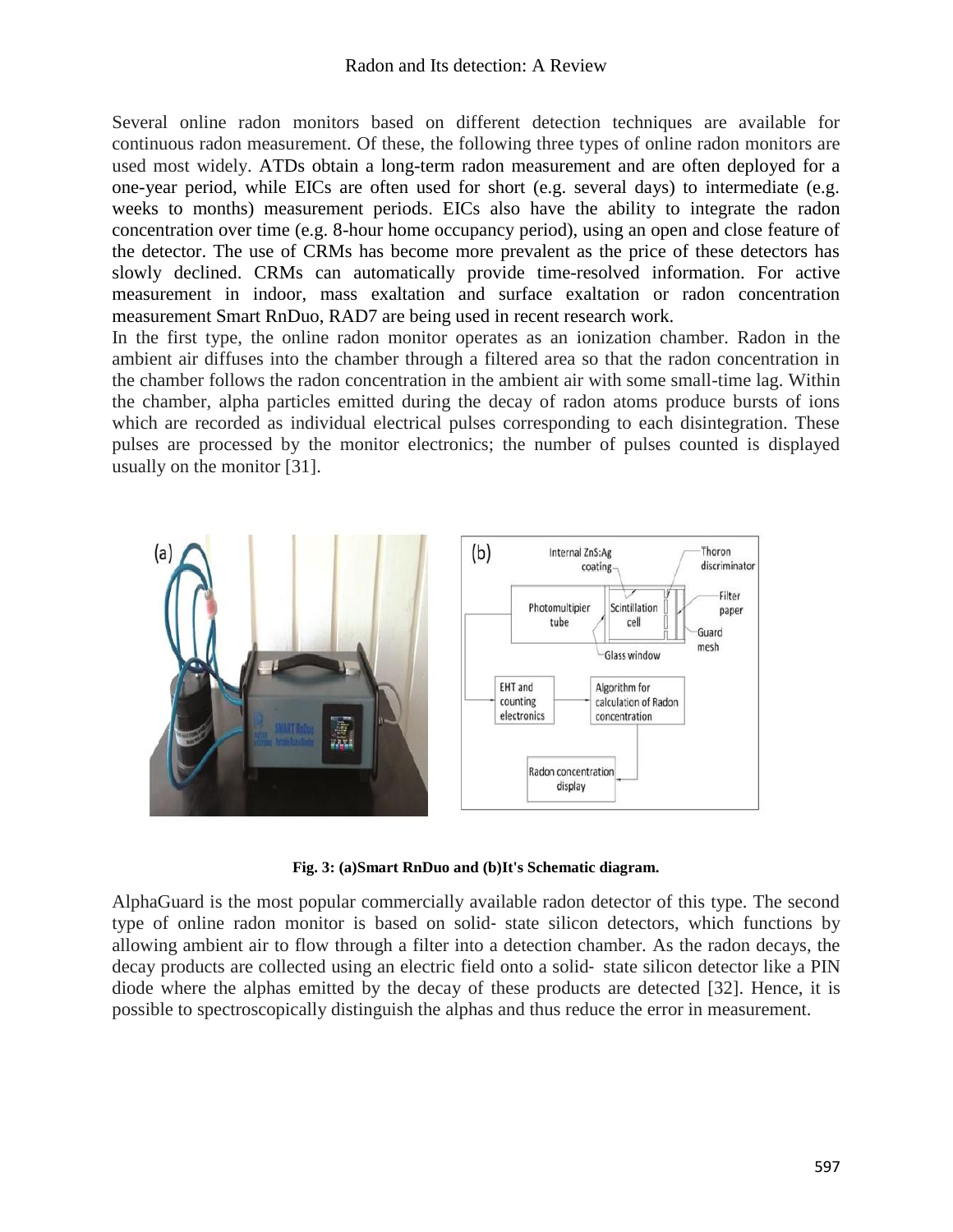

**Fig. 4: (a) Alphaguard online radon monitor and (b) It's a schematic diagram.**

The RAD7 and RTM‐ 2200 are popular instruments of this type. However, these detectors are prone to interference due to the presence of humidity and trace gas. In the third type of monitor, ambient air is sampled for radon in a scintillation cell after passing through a filter that removes radon decay products and dust. As the radon in the cell decays, the radon decay products plate out on the interior surface of the scintillation cell [33].The measurements with a scintillation detector are unaffected by humidity and trace gas concentrations present in the sample gas. Alpha particles produced by subsequent decays, or by the initial radon decay, are detected by the scintillation cell and a photomultiplier. This type of online radon monitor uses either a flow- through cell or a periodic- fill cell. In the flow- through cell, the air is drawn continuously through the cell by a small pump. In the periodic‐ fill cell, the air is drawn into the cell once during each pre‐ selected time interval; then the scintillations are counted and the cycle is repeated. A third variation operates by radon diffusion through a filter area with the radon concentration in the cell varying with the radon concentration in the ambient air, after a small diffusion time lag [34]. However, this method has a serious problem of background build-up and it is not possible to distinguish background counts from those of radon.



**Fig. 5: (a) RAD7 radon detector and (b) its schematic diagram.**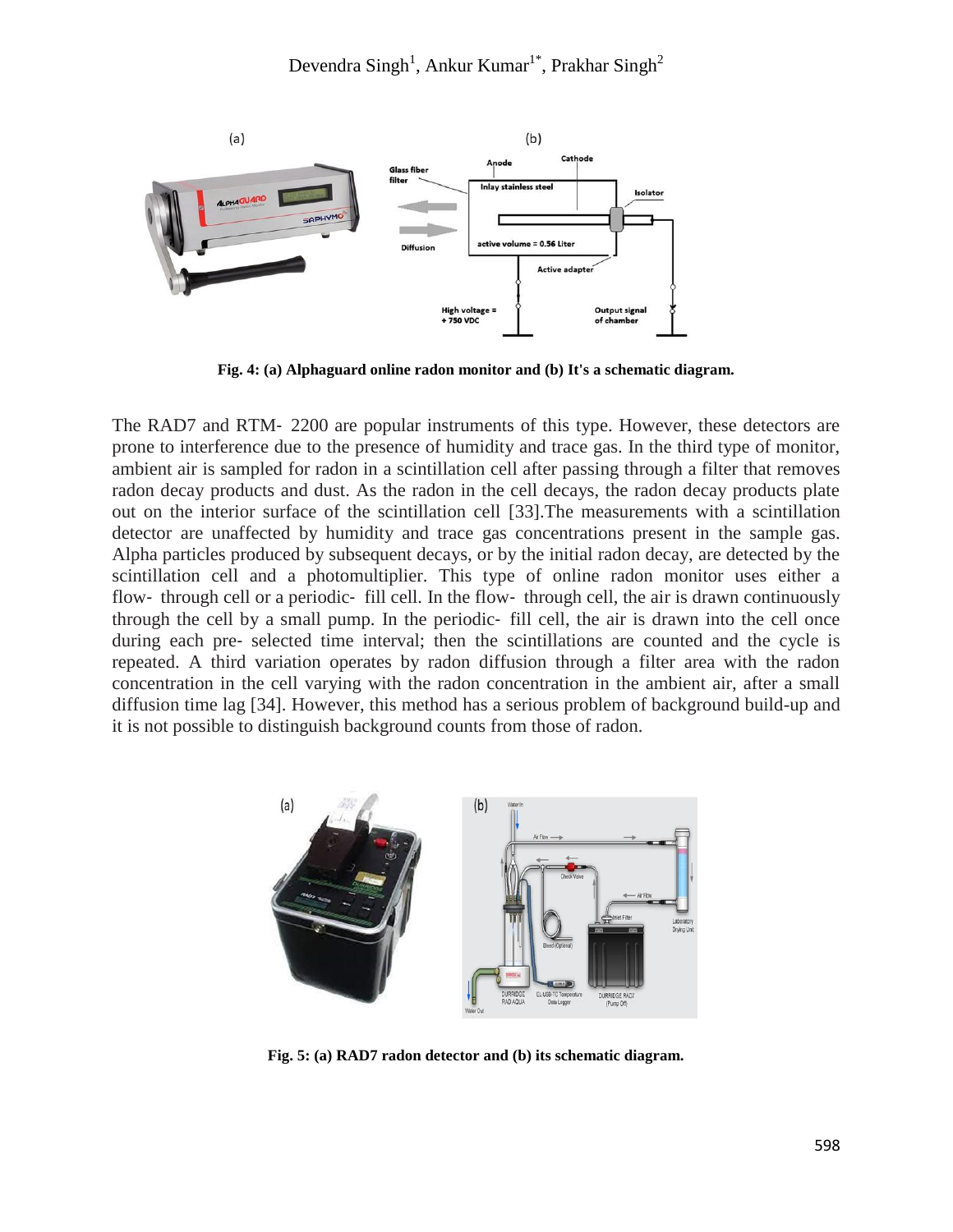Radon accumulates inbound spaces and activity concentration (Bq/m3) augmented over time. Fig. 6 shows the radon activity concentration growth curve in an accumulation chamber attached to an online radon monitor (Smart RnDuo) for one month on an hourly count cycle. Graph demonstrates a plateau region after 300 hours of accumulation in the chamber suggesting the condition of secular equilibrium when all progenies obtained equal activity concentration in the chamber [35].



**Fig. 6: Radon activity concentration growth curve inside an accumulation chamber using an active radon detector.**

#### **Conclusion**

Radioactivity is a momental fraction of developments. It's playing a rigorous role from the  $19<sup>th</sup>$ century so far. As it is useful in medical science yet contains cataclysmal potential as well. Today we can diagnose or can treat dangerous diseases through chemotherapy and radioactive medicine etc. As our dependency is increasing continuously on natural and artificial radioactivity, an upsurge in exposure level also comes with that. With all these impacts historical review of epidemiological studies of underground miners and case-control studies indoor background radiation and other studies performed so far provided convincing evidence of a strong relationship between radon, thoron, and their progeny with lung cancer.

Plenty of researchers investigate ionizing radiation andits associated risk assessment in many countries over the world. But some parts of the world still exist where the knowledge about ionizingradiation or their effects are still sparse. Indian culture is still empty-handed in this area on a domestic level. Various government health organizations and research bodies need to initiate an ionization radiation study program. Some coordinated research programs should include industrialized countries as well as a developing nations. Emphasis should be on areas that will assist in improving the current dose of population groups estimated to receive elevated radiation exposures. Radioactivity measurements on environment and food are commonly performed by testing laboratories for regulatory purposes and public information by using international standards on test methods for radionuclides to minimize the potentially harmful effects of ionizing radiation. Easy detection and mitigation of radon are still to be achieved by humans.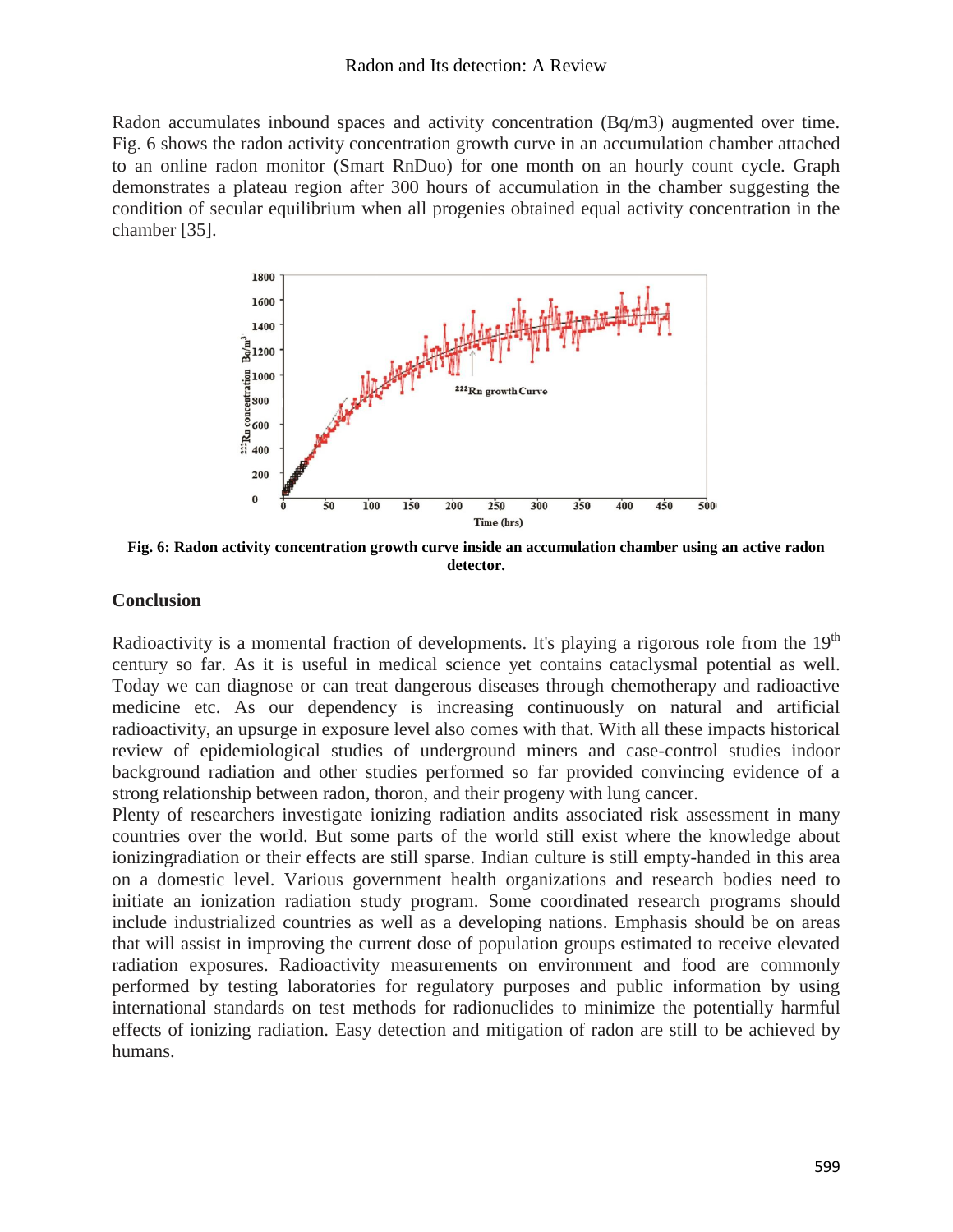# **Competing Interests**

Authors have declared that no competing interests exist.

## **References**

- [1] Veiga, R., Sanches, N., Anjos, R. M., Macario, K., Bastos, J., Iguatemy, M., Umisedo, N. K. (2006). Measurement of natural radioactivity in Brazilian beach sands. *Radiation measurements*, *41*(2), 189-196.
- [2] International Commission on Radiological Protection. (2012). A compendium of dose coefficients based on ICRP publications 60. ICRP publication 119. Annals of the ICRP, 41(suppl).
- [3] Ye-shin K., Hoa-sung P., Jin-yong K., Sun-ku P., Byong-wook C., Ighwan S., & Dongchun SJ. (2004). Health risk assessment for uranium in Korean groundwater. Journal of Environmental Radioactivity, 77(1), 77–85.
- [4] El-Arabi, A.M., 2007. 226Ra, 232Th and 40K concentrations in igneous rocks from eastern desert, Egypt and its radiological implications. Radiat. Meas. 42 (1), 94–100.
- [5] Anjos, R.M., Veiga, R., Soares, T., Santos, A.M.A., Aguiar, J.G., Frasc´a, M.H., Mosquera, B., 2005. Natural radionuclide distribution in Brazilian commercial granites. Radiat. Meas. 39 (3), 245–253.
- [6] Kumar, A., Singh, P., Semwal, P., Singh, K., Prasad, M. and Ramola, R.C., 2021. Study of primordial radionuclides and radon/thoron exhalation rates in Bageshwar region of Kumaun Himalaya, India. Journal of Radioanalytical and Nuclear Chemistry, pp.1-7.
- [7] Kumar, A., Singh, P., Agarwal, T., Joshi, M., Semwal, P., Singh, K., ... & Ramola, R. C. (2020). Statistical inferences from measured data on concentrations of naturally occurring radon, thoron, and decay products in Kumaun Himalayan belt. Environmental Science and Pollution Research, 27(32), 40229-40243.
- [8] Ravikumar, P., & Somashekar, R. K. (2014). Determination of the radiation dose due to radon ingestion and inhalation. International Journal of Environmental Science and Technology, 11(2), 493-508.
- [9] International Commission on Radiological Protection. (2002). Guide for the practical application of the ICRP human respiratory tract model. ICRP supporting guidance 3. Oxford: Pergamon.
- [10] Brudecki, K., Li, W. B., Meisenberg, O., Tschiersch, J., Hoeschen, C., & Oeh, U. (2014). Age-dependent inhalation doses to members of the public from indoor short-lived radon progeny. Radiation and environmental biophysics, 53(3), 535-549.
- [11] Kandari, T., Prasad, M., Pant, P., Semwal, P., Bourai, A.A. and Ramola, R.C., 2018. Study of radon flux and natural radionuclides (226 Ra, 232 Th and 40 K) in the Main Boundary Thrust region of Garhwal Himalaya. Acta Geophysica, 66(5), pp.1243-1248.
- [12] Kumar, A., Arora, T., Singh, P., Singh, K., Singh, D., Pathak, P. P., & Ramola, R. C. (2021). Quantification of radiological dose and chemical toxicity due to radon and uranium in drinking water in Bageshwar region of Indian Himalaya. Groundwater for Sustainable Development, 12, 100491.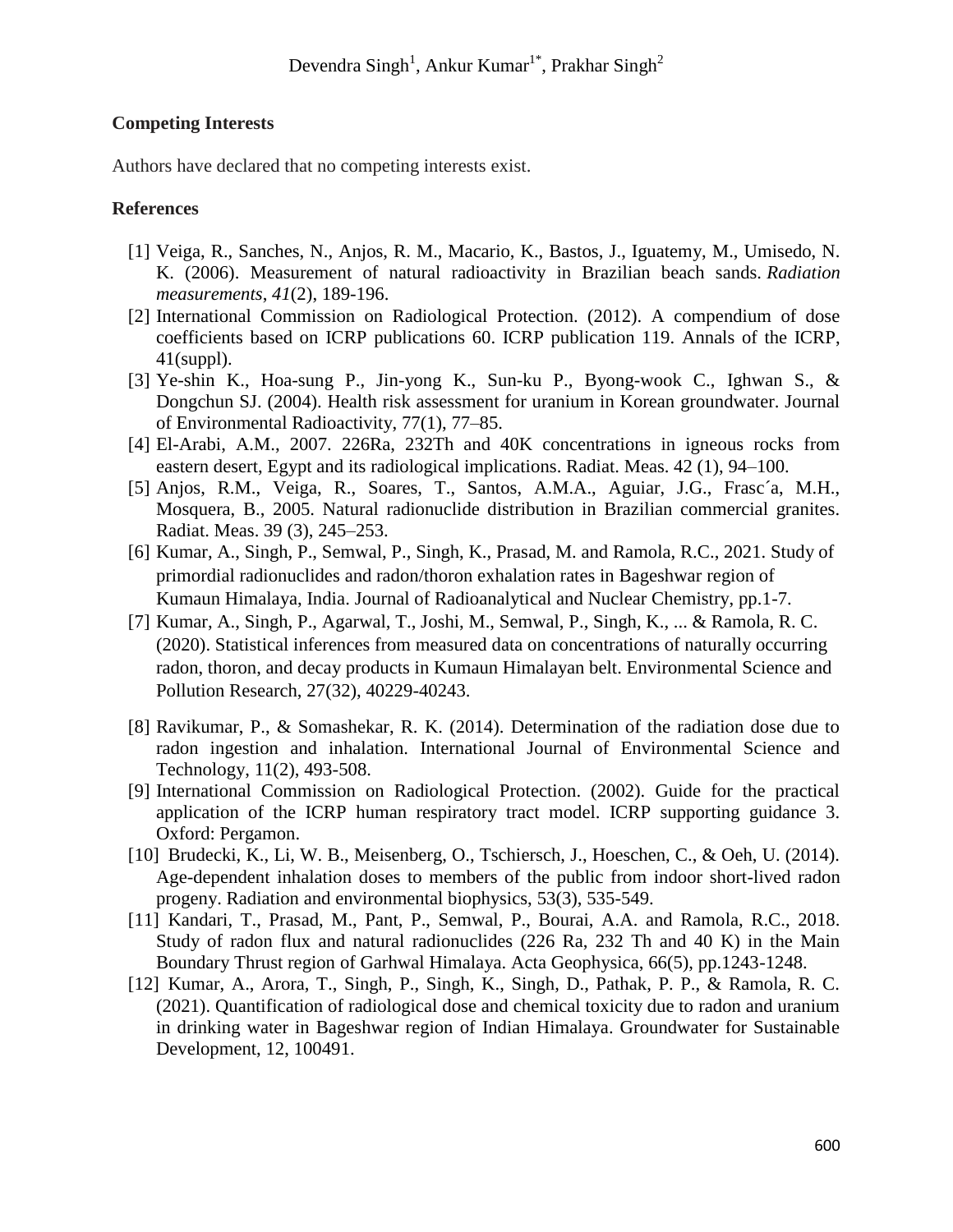- [13] Gaware, J. J., Sahoo, B. K., Sapra, B. K., & Mayya, Y. S. (2011). Indigenous development and networking of online radon monitors in the underground uranium mine. Radiation Protection and Environment, 34(1), 37.
- [14] United Nations Scientific Committee on the Effects of Atomic Radiation. (2000b). Sources, effects and risks of ionizing radiation, report to the general assembly with scientific annexes, United Nations, New York. 1, 126–127.
- [15] IAEA (2002). Radiation legacy of the 20th century: environmental restoration. International Atomic Energy Agency.
- [16] UNSCEAR (2000a). Annex B: exposure from natural sources radiation. Sources and Effects of Ionising Radiation Report to the General Assembly with Annexes. United Nations, New York.
- [17] Ramola, R.C., Prasad, M., Kandari, T., Pant, P., Bossew, P., Mishra, R. and Tokonami, S., 2016. Dose estimation derived from the exposure to radon, thoron and their progeny in the indoor environment. Scientific reports, 6(1), pp.1-16.
- [18] Hintze, J.L. and Nelson, R.D., 1998. Violin plots: a box plot-density trace synergism. The American Statistician, 52(2), pp.181-184.
- [19] United States Environmental Protection Agency. (1999). Cancer risk coefficients for environmental exposure to radionuclides, Federal Guidance Report no. 13. EPA 402-R-99- 001. Washington, DC, 1999.
- [20] Lehnert, B.E. and Goodwin, E.H., 1997. A new mechanism for DNA alterations induced by alpha particles such as those emitted by radon and radon progeny. Environmental health perspectives, 105(suppl 5), pp.1095-1101.
- [21] European Commission. (2001). Commission recommendations of 20th December 2001 on the protection of the public against exposure to radon in drinking water. 2001, 2001/982/ Euratom, L344/85.
- [22] World Health Organization. (2011). Guidelines for drinking water quality, in radiological aspects (4th ed.p. 2011). Geneva.
- [23] Abd-Elzaher, M., 2012. An overview on studying 222 Rn exhalation rates using passive technique solid-state nuclear track detectors. American Journal of Applied Sciences, 9(10), p.1653.
- [24] Jehanno, C., Tanaevsky, O., Labeyrie, J. and Vassy, E., 1960. Air and precipitations radioactivity at ground level in the Paris region (measurements referring to the years 1955 to 1958) (No. CEA-R--1421). Commissariat a l'energie atomique et aux energies alternatives-CEA.
- [25] Sunta, C.M., 1993, August. A review of the studies of high background areas of the SW coast of India. In Proceedings of the international conference on high levels of natural radiation, Ramsar, IAEA (pp. 71-86).
- [26] Sohrabi, M. and Sadeghi, M., 1991. Efficient detection and spectrometry of alphas from radon daughters in polycarbonate. International Journal of Radiation Applications and Instrumentation. Part D. Nuclear Tracks and Radiation Measurements, 19(1-4), pp.421- 422.
- [27] Cardinale, A., Cortellessa, G., Gera, F., Ilari, O. and Lembo, G., 1972. Distribution in the Italian population of the absorbed dose due to the natural background radiation (No. CONF-720805--P1).